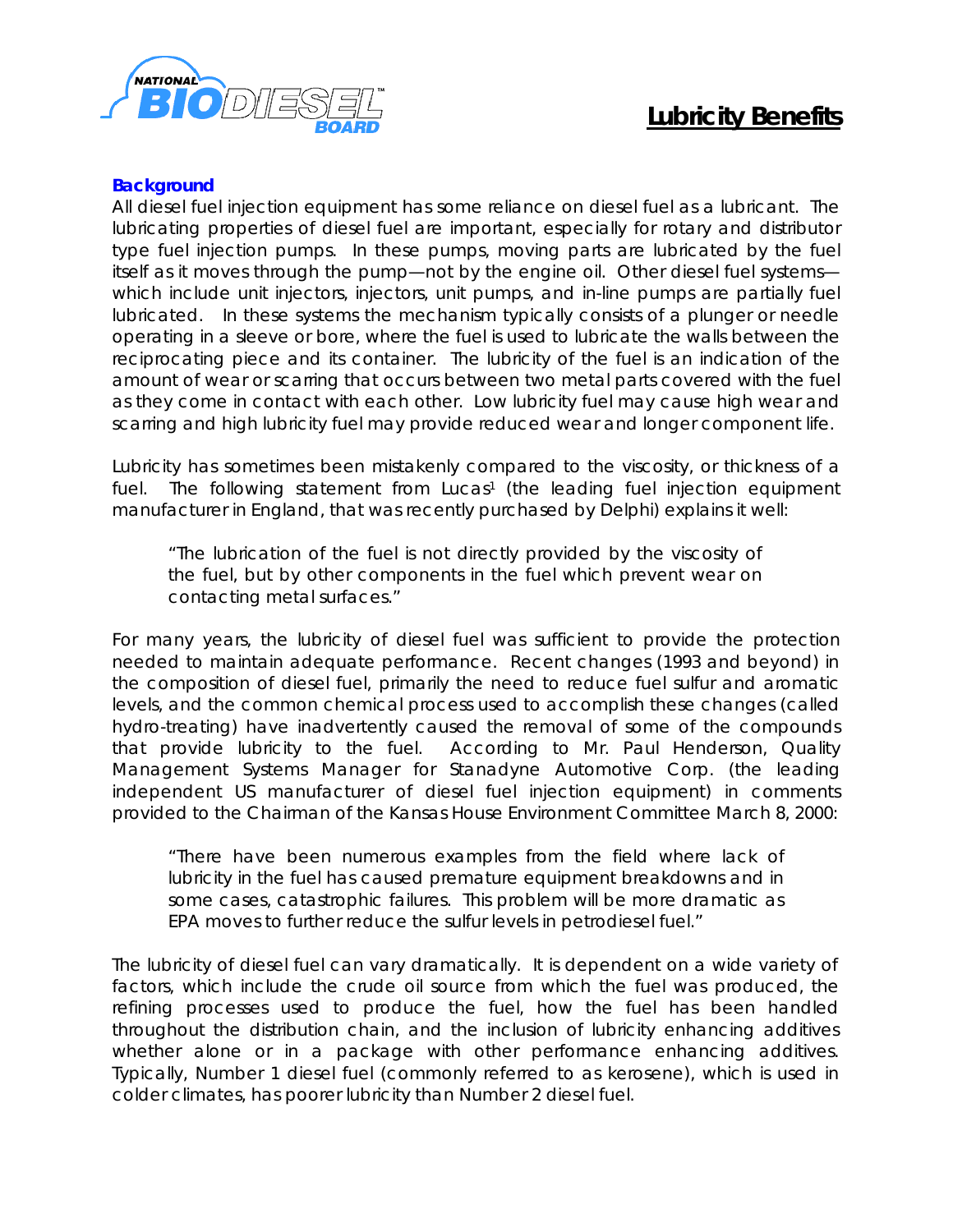

A 1998 review paper on fuel lubricity worldwide<sup>2</sup> showed that diesel fuel in the US and Canada is some of the poorest lubricity fuel found in the entire world (see Figure 1 attached). Of the 27 countries surveyed, only Canada, Switzerland, Poland and Taiwan had poorer lubricity fuel than the US. With a mean fuel lubricity of just under the recommended specification of an HFRR wear scar diameter of 460 microns, fully 50% of the US fuel was found to be above that recommended by equipment manufacturers.

These US data are with diesel fuel refined to meet the current EPA restriction of 500 ppm maximum sulfur specification. The severe hyrdrotreating required to reduce fuel sulfur to the new EPA 2006 specification of 15 ppm sulfur maximum will cause a further reduction in fuel lubricity compared to today's diesel fuel, and is of concern to engine and fuel injection equipment manufacturers.

## **Lubricity Benefits Provided by Biodiesel**

The addition of biodiesel, even in very small quantities, has been shown to provide increases in fuel lubricity using a variety of bench scale test methods. A diagram of the various testing apparatus can be seen in chart provided by Lucas (attached). The two most popular bench test methods for lubricity are the Ball on Cylinder Lubricity Evaluator (BOCLE), and the High Frequency Reciprocating Rig (HFRR). The BOCLE is commonly used to evaluate the lubricity of fuels or fuel blends but does a poor job of characterizing the lubricity of fuels containing lubricity additives, while the HFRR is commonly used for both the neat fuels and with fuels containing small amounts of lubricity enhancing additives.

The Fuel Injection Equipment (FIE) manufacturers have adopted the use of the HFRR (ISO 12156-2:1998), and recommend that all diesel fuel meet a limit of 460 micron maximum Wear Scar Diameter (WSD)<sup>3</sup>. For the HFRR, a lower wear scar indicates better lubricity.

Biodiesel has been tested, at varying concentrations, with poor lubricity Number 2 and Number 1 diesel fuels representative of that on the market after 1993 (i.e. fuel refined to meet a 500 ppm maximum sulfur content). The results are illustrated in the table on the next page.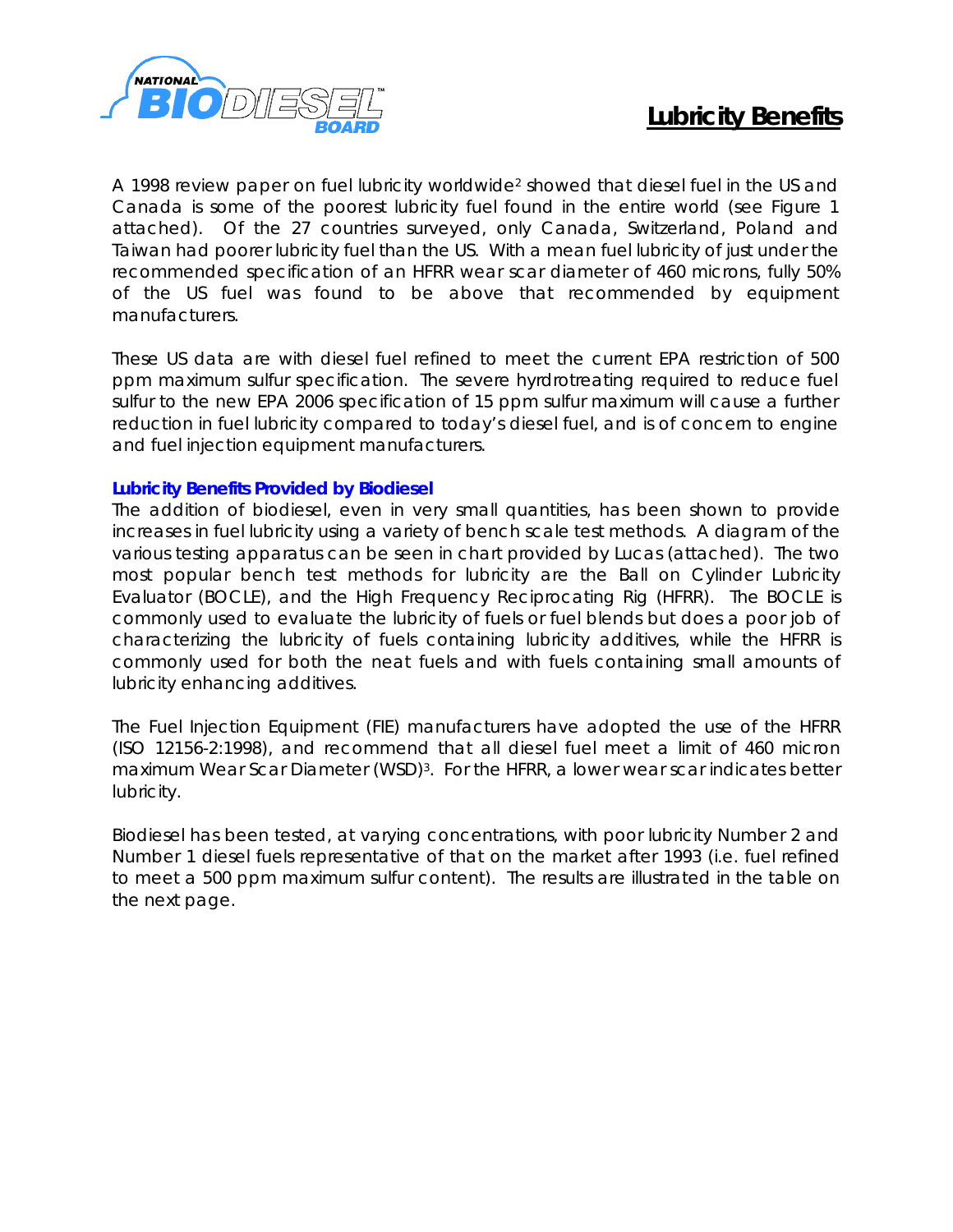

| Percent Biodiesel | HFRR Scar (mm)* |          |
|-------------------|-----------------|----------|
|                   | Number 2        | Number 1 |
| 0.0               | 536             | 671      |
| 0.4               | 481             | 649      |
| 1.0               | 321             | 500      |
| 2.0               | 322             | 355      |
| 20.0              | 314             | 318      |
| 100.0             | 314             | 314      |
|                   |                 |          |

\*Results provided by Stanadyne Automotive Corp.

For the Number 2 diesel fuel, 1% biodiesel was sufficient to achieve the desired increase in lubricity, while the Number 1 diesel fuel took almost 2%. In addition, the data show that most of the lubricity benefits of the biodiesel were achieved by adding only 2% biodiesel to either Number 1 or Number 2 diesel.

Based on the HFRR testing run by Stanadyne, and testing from other laboratories showing similar results, Stanadyne Automotive has stated:

"….we have tested biodiesel at Stanadyne and results indicate that the inclusion of 2% biodiesel into any conventional diesel fuel will be sufficient to address the lubricity concerns that we have with these existing diesel fuels. From our standpoint, inclusion of biodiesel is desirable for two reasons. First it would eliminate the inherent variability associated with the use of other additives and whether sufficient additive was used to make the fuel fully lubricious. Second, we consider biodiesel a fuel or fuel component—not an additive…Thus if more biodiesel is added than required to increase lubricity, there will not be the adverse consequences that might be seen if other lubricity additives are dosed at too high a rate."

The reasoning behind Stanadyne's support of 2% biodiesel makes biodiesel an ideal solution to the existing lubricity problem with diesel fuel—while supporting other environmental, energy security, and economic development initiatives. As EPA forces the further removal of sulfur from diesel fuel in 2006, which will undoubtedly worsen fuel lubricity, the concentration of biodiesel can be raised to that necessary to fully protect this future fuel as well.

Additional lubricity testing has been performed on biodiesel at Southwest Research Institute<sup>4</sup> (see figure 11 attached) using an updated BOCLE apparatus (Scuffing Load BOCLE), on CARB fuel, EPA fuel, as well as Jet A-1 fuel. Jet A-1 fuel is similar to Number 1 diesel fuel or kerosene. For the Scuffing Load BOCLE, a higher load capacity